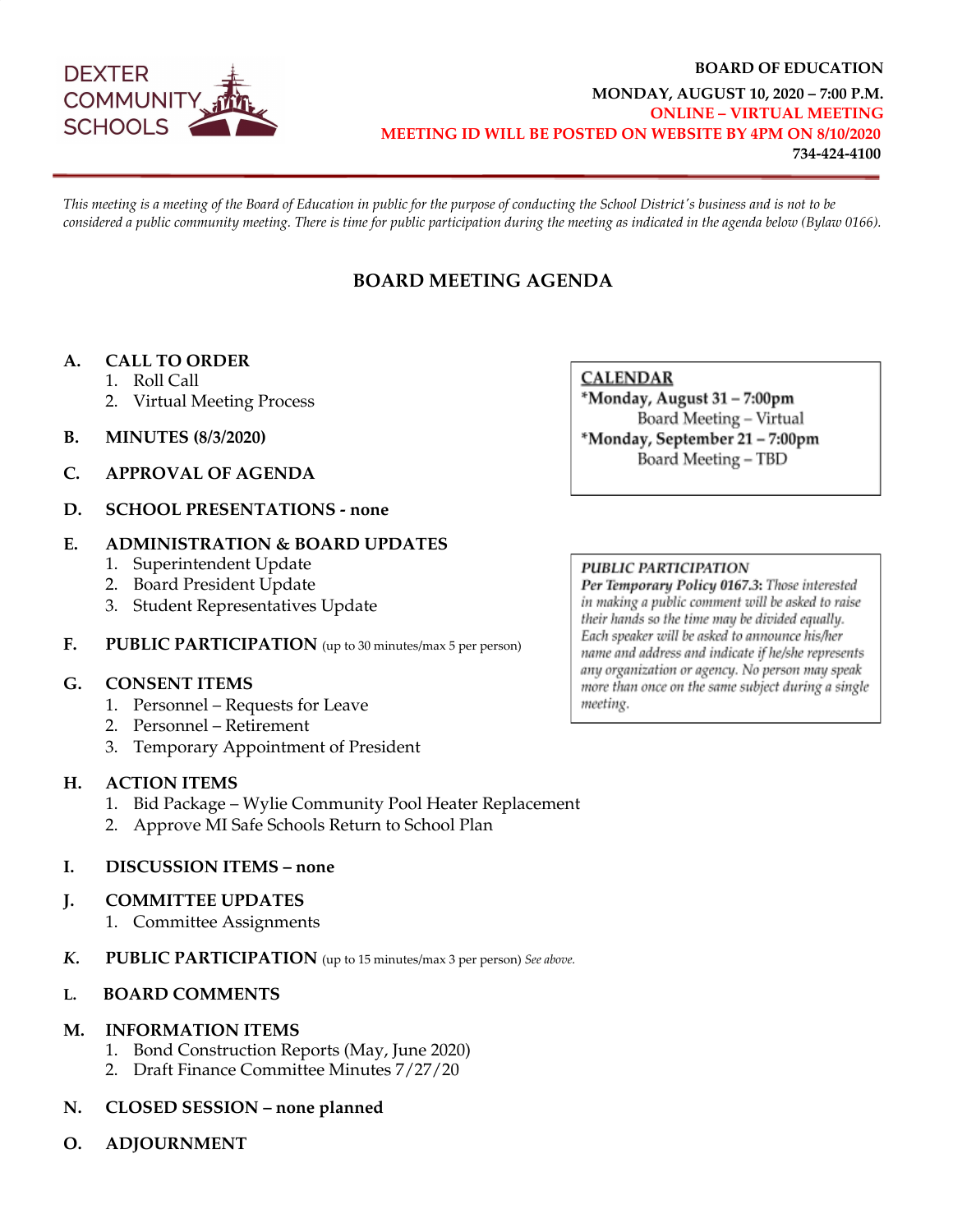# **BOARD NOTES August 10, 2020 – VIRTUAL MEETING**

# **A. CALL TO ORDER**

# 1. Roll Call.

- 2. Virtual Meeting Process. Virtual meeting procedures vary from typical meeting procedures in the following ways:.
	- a. Board members will be asked to state their name when making motions and seconds for the benefit of the audience.
	- b. All votes will be roll call votes for clarity.
	- c. The Chair will strive to recognize board members by name before they speak. In the event that this doesn't happen, trustees are encouraged to announce their own names or may be reminded to do so.
	- d. Audience members will be muted until recognized by the Chair during the public participation periods.
	- e. People who speak during public participation will be asked to state their name, address, and topic before speaking.
	- f. Board members should refrain from using email, texting, instant messaging and other electronic forms to communicate with each other or members of the public during the meeting, and specifically refrain from using the chat box unless tech assistance is needed.
	- g. Board members should conduct themselves in a manner consistent with in-person school board meetings.

#### **B. MEETING MINUTES**

An appropriate motion might be, "I, \_\_\_\_\_\_\_\_\_\_\_, move that the Board of Education approve the meeting minutes from 8/3/2020 as presented/amended."

## **C. APPROVAL OF AGENDA**

- 1. Approval of Agenda. Board policy provides that the Superintendent of Schools shall prepare an agenda for all Board meetings as directed by the President of the Board of Education.
- \* An appropriate motion might be, "I, \_\_\_\_\_\_\_\_\_\_\_\_, move that the Board of Education approve the agenda as presented/amended."

## **D. SCHOOL PRESENTATIONS – none**

## **E. ADMINISTRATION & BOARD UPDATES**

- 1. Superintendent Update.
- 2. Board President Update.
- 3. Student Representatives Update.

## **F. PUBLIC PARTICIPATION**

Each speaker is allotted a maximum of 5 minutes for a total of 30 minutes unless otherwise notified. At this point in the meeting, those interested in making a public comment will be asked to raise their hands in the Zoom "Participants" window so the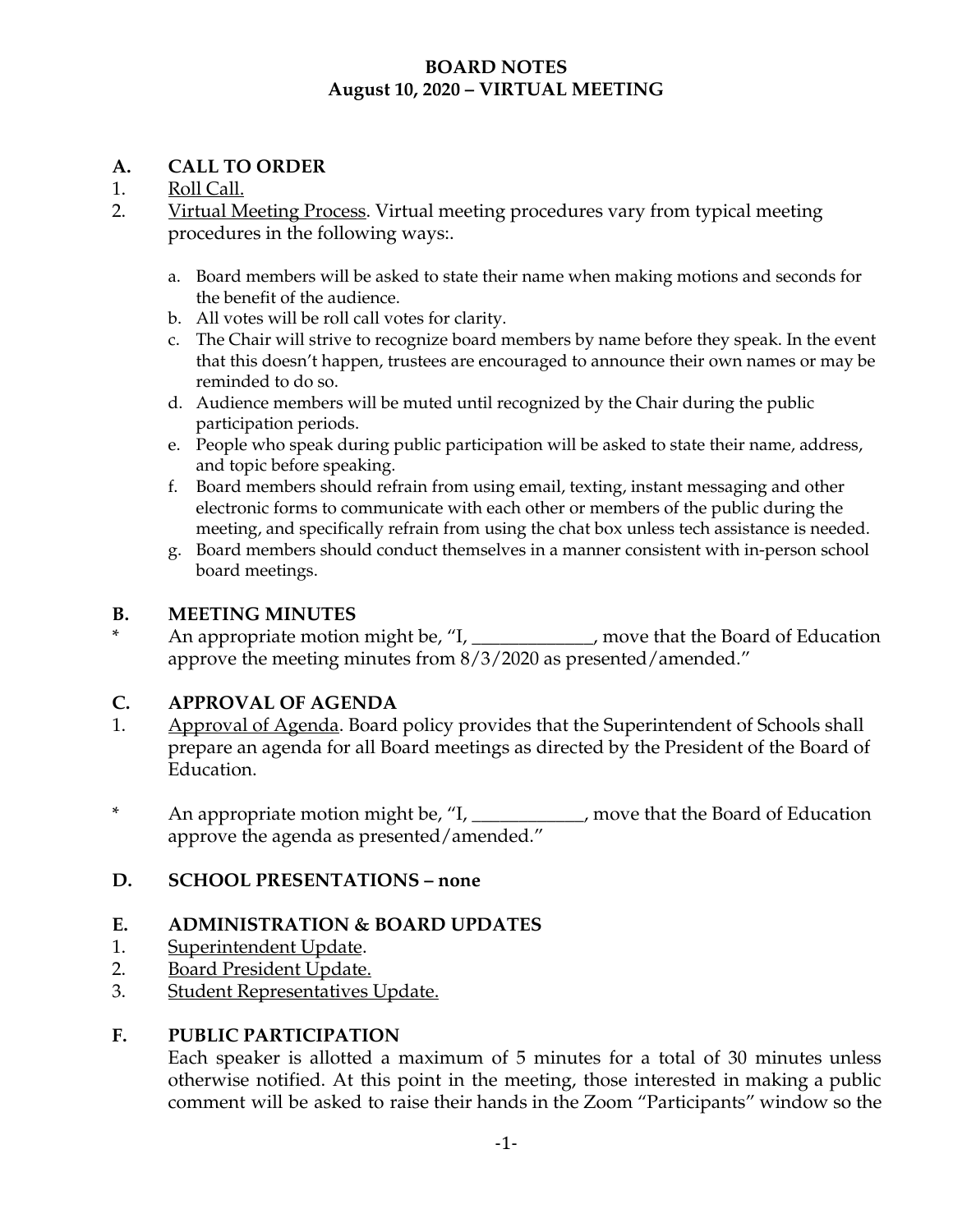# **BOARD NOTES August 10, 2020 – VIRTUAL MEETING**

time may be divided equally. Each speaker will be asked to announce his/her name and address and indicate if he/she represents any organization or agency. No person may speak more than once on the same subject during a single meeting.

## **G. CONSENT ITEMS**

- An appropriate motion might be: "I, \_\_\_\_\_\_\_\_\_\_\_, move that the Board of Education approve the consent items in bulk."
- 1. Personnel Requests for Leave. Your packet contains requests for leave from Josh Friendly, Kathryn Luxon, and Stacy Shields.
- \* [Only if the motions need to be separated] An appropriate motion might be, "I, \_\_\_\_\_\_\_\_\_, move that the Board of Education approve leaves of absence for the 2020-2021 school year for Josh Friendly, Kathryn Luxon, and Stacy Shields.
- 2. Personnel Retirements. Your packet contains a retirement letter from Juli Huddleston.
- \* [Only if the motions need to be separated] An appropriate motion might be, "I move that the Board of Education acknowledge the retirement of Julie Huddleston."
- 3. Temporary Appointment of President. The Board of Education would like to appoint Dick Lundy and Barbara Read, separately, as President for the single purpose of signing 2020 high school diplomas for their family members.
- \* [Only if the motions need to be separated] An appropriate motion might be, "I, \_\_\_\_\_\_\_\_\_, move that the Board of Education appoint Dick Lundy and Barbara Read, separately, as President for the single purpose of signing the diploma for his grandchild and her son, respectively."

## **H. ACTION ITEMS**

- 1. Bid Package Wylie Community Pool Heater Replacement. The pool heater at Wylie is non-functional and needs to be replaced. Deadline for bids is 9:30am, August 10th. The facilities committee will meet to discuss bids at 3:30pm. The bid summary and committee recommendation will be distributed to board members and posted online as soon as possible following that meeting. This item will be presented for action this evening.
- \* An appropriate motion might be, "I, \_\_\_\_\_\_\_\_\_\_\_\_\_, move that the Board of Education award contracts for the Wylie Pool Heater Replacement to Boone & Darr for the base contract of \$43,100."
- 2. Approve MI Safe Schools Return to School Plan. Per Executive Order 2020-142, Michigan school district boards of education must approve a return to school plan by August 15, 2020. At a Special Board meeting on August 3, the Board and entire Dexter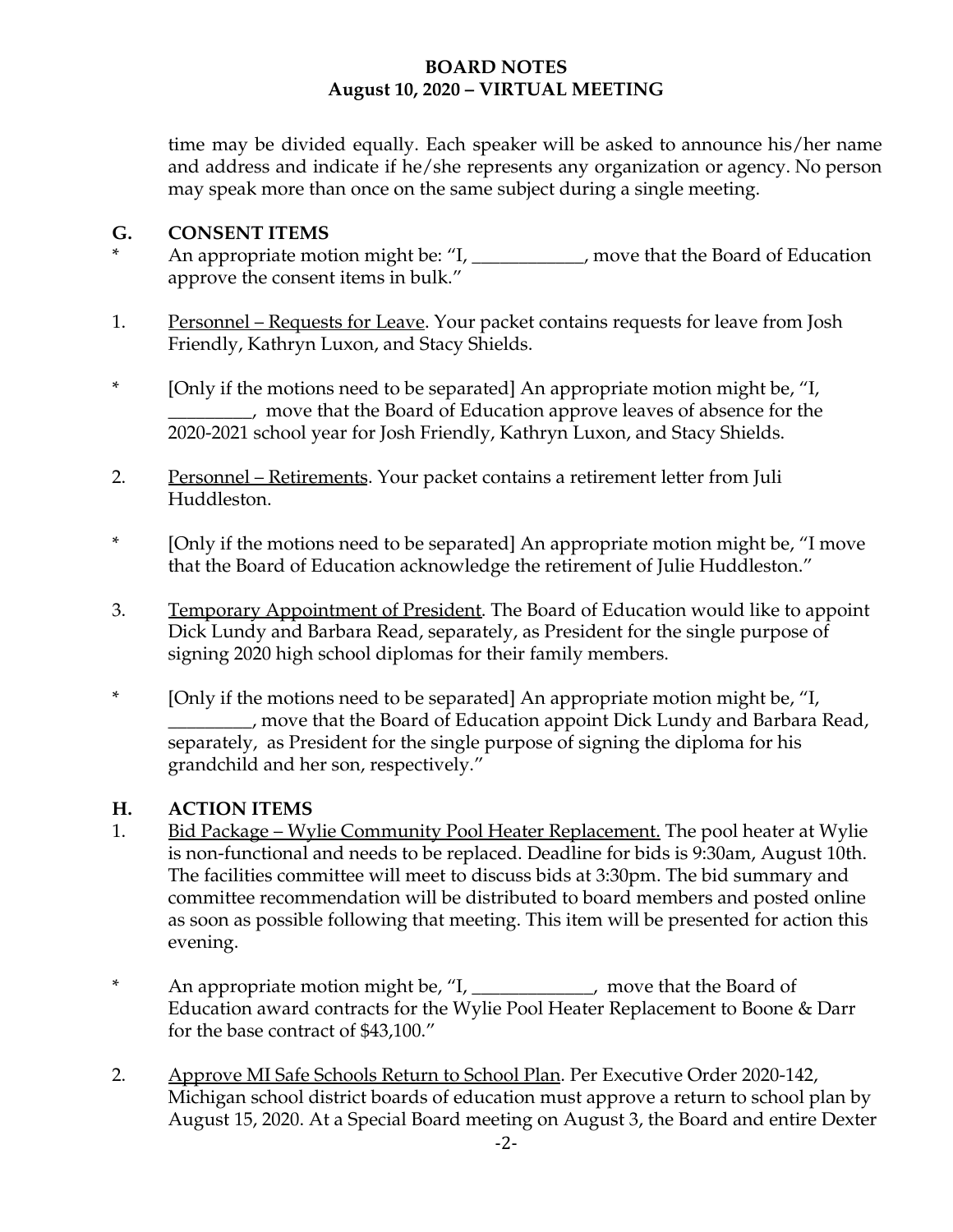# **BOARD NOTES August 10, 2020 – VIRTUAL MEETING**

community had the opportunity to review and discuss draft plans for fall 2020. Based on feedback generated by that discussion, those plans have been revised and are presented for a vote this evening.

\* An appropriate motion might be, "I move that the Board of Education approve the attached Michigan Safe Schools Return to School Plan as presented/amended.

# **I. DISCUSSION ITEMS – none**

## **J. COMMITTEE UPDATES**

- 1. Committee Assignments. Your packet contains updated committee assignments for 2020-2021.
- 2. Finance Committee. Pre-Audit Meeting
- 3. Facilities Committee. (Covered under Action Item 1.)

## **K. PUBLIC PARTICIPATION (up to 15 minutes/max 3 per person)**

Each speaker is allotted a maximum of 3 minutes for a total of 15 minutes unless otherwise notified. At this point in the meeting, those interested in making a public comment will be asked to raise their hands so the time may be divided equally. Each speaker will be asked to announce his/her name and address and indicate if he/she represents any organization or agency. No person may speak more than once on the same subject during a single meeting.

## **L. BOARD COMMENTS**

## **M. INFORMATION ITEMS**

- 1. Bond Construction Reports (May, June 2020)
- 2. Draft Finance Committee Minutes (7/27/2020)
- **N. CLOSED SESSION none planned**
- **O. ADJOURNMENT**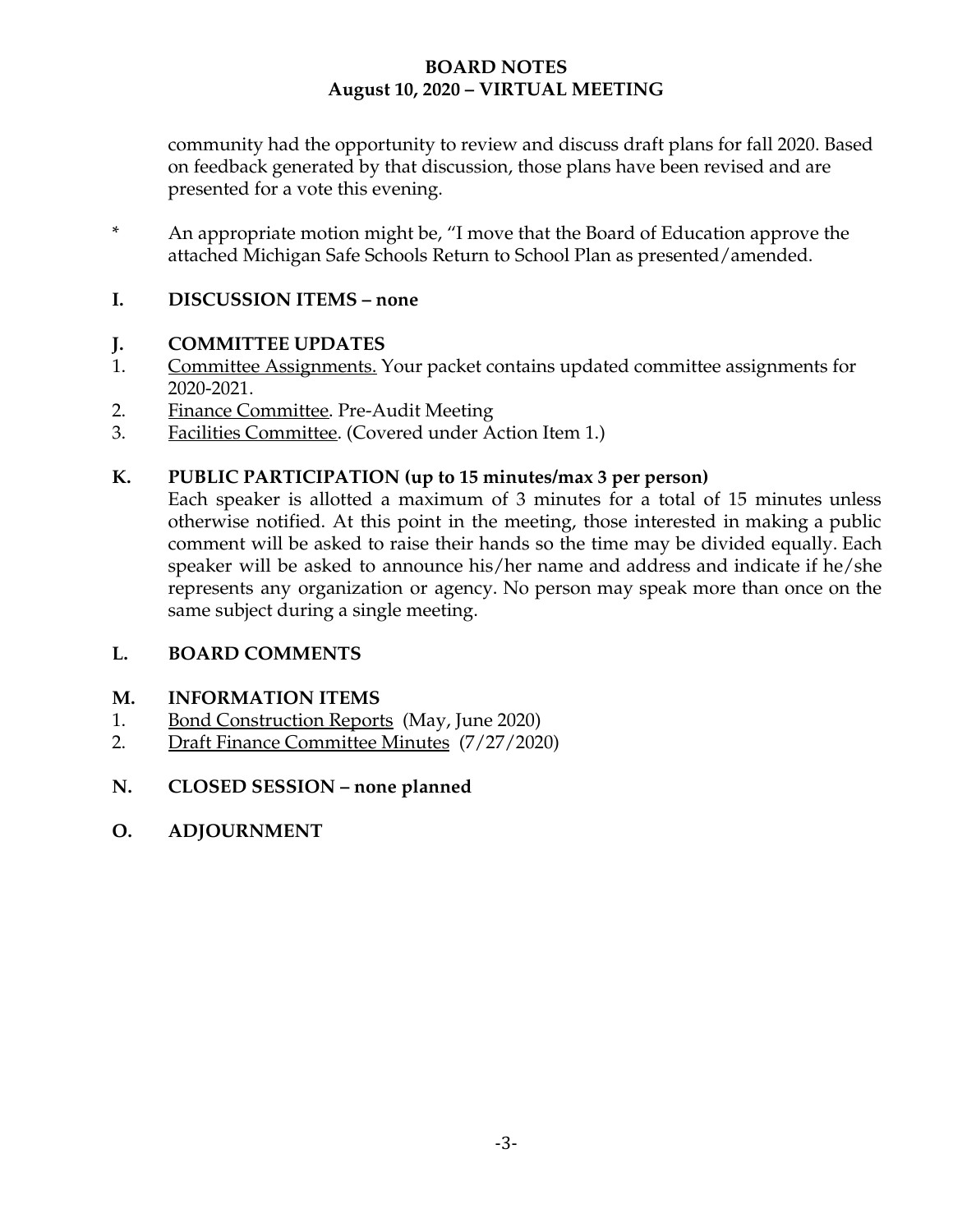Dear Ms. Santo,

I have decided to retire effective September 1, 2020. I am uncomfortable with the unknowns related to the coronavirus and how it will affect my health should I be exposed. I also have children and grandchildren that I will not be able to visit once school starts in-person because of the possibility of infecting them if I've been exposed.

I have enjoyed my time at Dexter Community Schools and will miss the children and staff members.

Sincerely,

ddocton

Juli Huddleston huddlestonjuli@gmail.com 734-476-1443

Cc: Chris Timmis, Anne Nakon, Jami Bronson, Ryan Bruder, Jessica Baese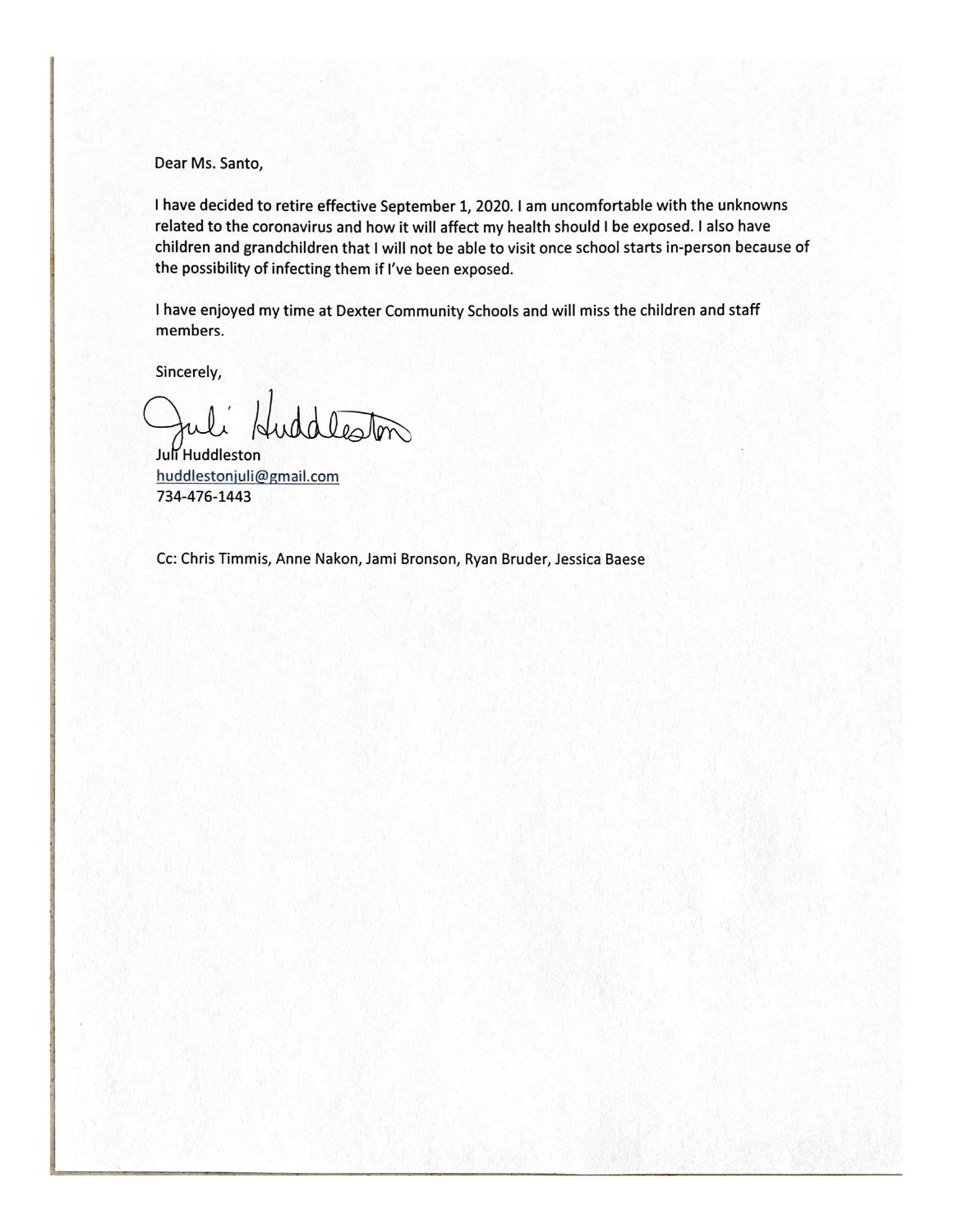

**Dexter Community Schools 2017 Bond Bids Received for Bid Package Wylie Community Pool Removal and Replacement of Pool Heater Bid Issued: July 24, 2020 Bids Due: August 10, 2020**

| <b>Bidder</b>                    | <b>Base Bid</b> | <b>Signed</b> | <b>Non-Iran</b> | <b>Familial</b><br><b>Disclosure</b> | Addm 1 |  |
|----------------------------------|-----------------|---------------|-----------------|--------------------------------------|--------|--|
|                                  |                 |               |                 |                                      |        |  |
| Boone & Darr Inc                 | \$43,100        | X             | X               | X                                    | X      |  |
| John Darr Mechanical Inc         | \$48,800        | X             | X               | X                                    |        |  |
| <b>Altech Mechanical Service</b> | \$46,300        | X             | X               | Χ                                    |        |  |
| A&F Water Heater                 | \$43,657        |               | X               | X                                    |        |  |
| W.J. O'Neil Company              | \$38,325        | X             | X               | $\times$                             |        |  |
| <b>Baseline</b>                  | no bid          |               |                 |                                      |        |  |
| SCI                              | no bid          |               |                 |                                      |        |  |
| Johnson Controls                 | no bid          |               |                 |                                      |        |  |
| <b>Hopp Electric</b>             | no bid          |               |                 |                                      |        |  |
| <b>Huron Valley Electric</b>     | no bid          |               |                 |                                      |        |  |
| <b>B&amp;B Pools and Spas</b>    | no bid          |               |                 |                                      |        |  |
|                                  |                 |               |                 |                                      |        |  |